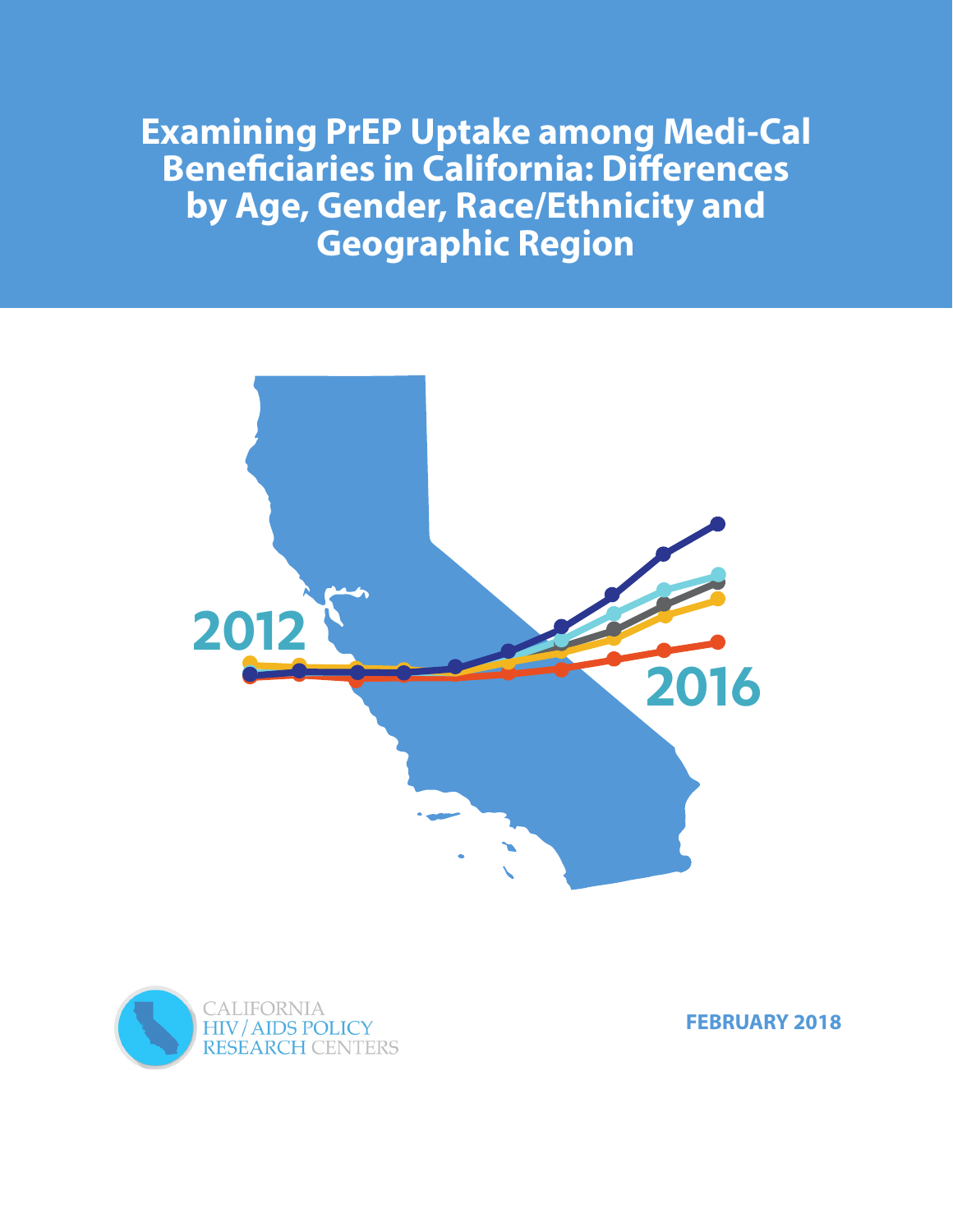# **Background**

California (CA) has the largest number of new human immunodeficiency virus (HIV) diagnoses in the United States,[1] led by Los Angeles, San Francisco, and San Diego counties. The California Integrated HIV Surveillance, Prevention and Care Plan has detailed multiple strategies and objectives to get to zero new HIV infections, zero AIDS-related deaths, and zero stigma and discrimination against people living with HIV (PLWH). **A key strategy for "Getting to Zero" in California is increasing utilization of pre-exposure prophylaxis (PrEP). <sup>[2]</sup> PrEP** refers to the use of antiretroviral medications to prevent HIV infection prior to exposure. Taken as a single daily oral tablet, studies show that PrEP reduces the risk of contracting HIV from sexual intercourse by more than 90% and reduces the risk from injection drug use by more than 70%.[3] **However, despite its efficacy, data from Gilead Pharmaceuticals, the maker of the currently approved PrEP regimen, indicate that rates of PrEP uptake vary by**  demographic characteristics, risk group, and region in the US.<sup>[4]</sup> In addition, racial/ethnic disparities in PrEP uptake have been observed among gay, bisexual, and other men who have sex with (MSM) in California.<sup>[5, 6]</sup>

According to the California Department of Public Health (CDPH) Office of AIDS, the number of new HIV diagnoses in California declined by 2.9% and the rate of new diagnosis of HIV declined by 6.1% from 2011 through 2015.[7] During that time, HIV incidence (newly diagnosed per population) and prevalence (living cases per population) remained highest among MSM,<sup>[8]</sup> particularly Black MSM.<sup>[9]</sup> The disparity in HIV prevalence between White MSM and Black and Hispanic MSM may be increasing, particularly among young MSM (YMSM). <sup>[9]</sup> Despite these disparities, Black MSM with HIV have lower awareness of their infection than do white MSM with HIV<sup>[9]</sup> and uninfected Black and Hispanic YMSM are also less aware of PrEP than are white YMSM. When we surveyed YMSM, ages 13-34, about PrEP in 2015, only 9.7% of YMSM using geosocial networking apps in California had ever used PrEP, and the rates were even lower among Black and Hispanic/Latino YMSM.[5] **This survey by the Southern California HIV/AIDS Policy Research Center, also found that higher income was significantly associated with PrEP usage, suggesting low-income YMSM may encounter barriers related to health care access and the cost of PrEP.[5]**

A number of studies have documented the important role of health insurance in making PrEP affordable. In a study addressing insurance coverage and PrEP utilization in clinic sites in Mississippi, Missouri, and Rhode Island, investigators found that private or public insurance coverage was significantly associated with PrEP utilization among those prescribed PrEP.[10] After adjusting for Medicaid expansion in Rhode Island and individual sociodemographic characteristics, insured patients had four times the odds of maintaining a PrEP prescription as compared to the uninsured patients.<sup>[10]</sup> New York State facilitated PrEP access as part of its plan to end the HIV/AIDS epidemic by 2020. New York's Medicaid program approved coverage of Truvada® for PrEP through the program's fee-for-service drug formulary in mid 2014.<sup>[11]</sup> Subsequently, the number of Medicaid recipients filling at least one prescription for PrEP increased dramatically, from just a 17% increase between July 2012-June 2013 and July 2013- June 2014, to a 339% increase between July 2013-June 2014 and July 2014-June 2015.[11]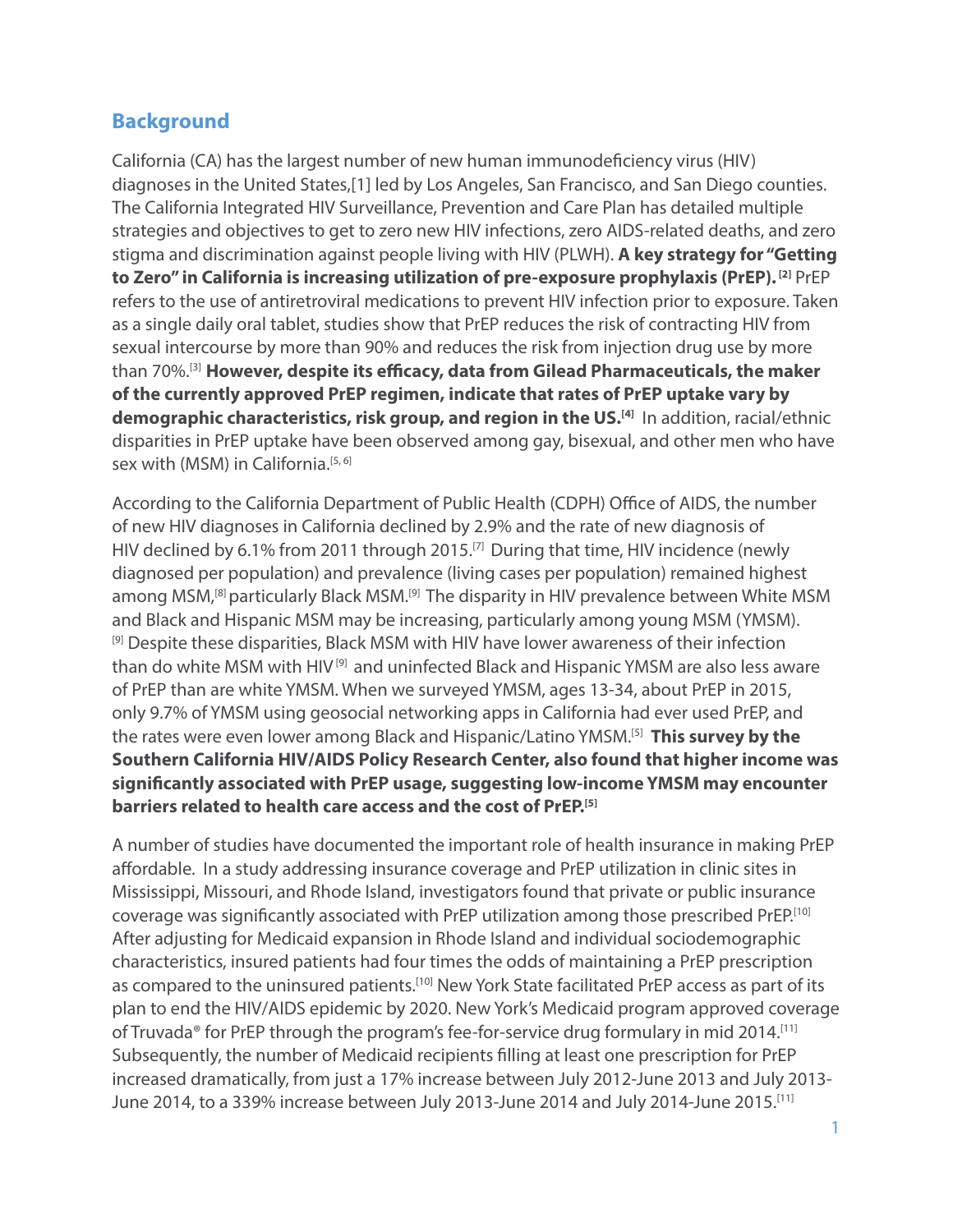Disparities in insurance coverage contribute to disparities in PrEP utilization. To understand the role of demographic and geographic disparities in PrEP use among a group for whom financial barriers have been relaxed, this paper examines PrEP utilization among enrollees in Medi-Cal, California's Medicaid program. We examine PrEP use from 2012 through 2016. We focus on the last semester of 2016 (S1), and compare it to use of PrEP in the second semester of 2013 (S2), just prior to the Affordable Care Act's Medicaid expansion. Medi-Cal improved access to PrEP in April 2014 by lifting a requirement that doctors complete an authorization request when prescribing Truvada®. **Examining the differences in the rate of PrEP uptake by demographic group and geographic region over time will inform future policies by identifying priority regions and populations.**

# **Methods**

The Pharmacy Benefits and Information Management Divisions of the California Department of Health Care Services (DHCS) provided aggregate data on the number of PrEP prescriptions reimbursed by Medi-Cal and the number of Medi-Cal beneficiaries without an HIV diagnosis. Data were provided for the State as a whole and for Los Angeles, San Diego, and San Francisco counties for each half-year between 2012 and 2016. DHCS also provided these numerators (beneficiaries on PrEP) and denominators (total beneficiaries without an HIV diagnosis) within categories of age, race/ethnicity, sex, and rural/urban. Data were not available for subcategories of these groups (e.g., race and sex or sex and age group).

Our analysis examined time trends in several outcomes: 1) number of PrEP prescriptions, as defined above; 2) number of unique beneficiaries receiving PrEP; and 3) proportion of Medi-Cal eligible individuals receiving PrEP by demographics. Because there were minimal-to-no observed changes in PrEP prescriptions between 2012 and 2013 and because the change in Medi-Cal authorization for PrEP occurred in April 2014, we considered the last semester of 2013 as the baseline for our examination of trends. We adjusted our graphs to address the fact that several cells were suppressed to preserve confidentiality due to small numbers of observations. When, based on other available data we could reasonably assume the suppressed cells to contain 1-15 people, we imputed 10.

# **Results**

## **PrEP use increased across California, in three large counties, and in rural and urban areas, with the steepest increase in San Francisco.**

From 2012 to 2016, the total number of PrEP prescriptions written increased from 328 in the first half of 2012 to 11,089 by the end of 2016. The total number of PrEP beneficiaries in California also grew rapidly over time 79 to 3295 or rates of 9 per million Medi-Cal enrollees in 2012 to 228 per million in 2016 (a 25-fold increase). There are nuances to these trends that are not evident in the overall percent change presented in the Table. Over the first four semesters (2012-2013), little growth occurred, with an increase of just 0.42% per semester in rate of beneficiaries on PrEP. In the four semesters from the end of 2013 through the first half of 2015, PrEP use increased by 170% per semester. In the four semesters from the first half of 2015 to the end of 2016, it increased by 51% per semester.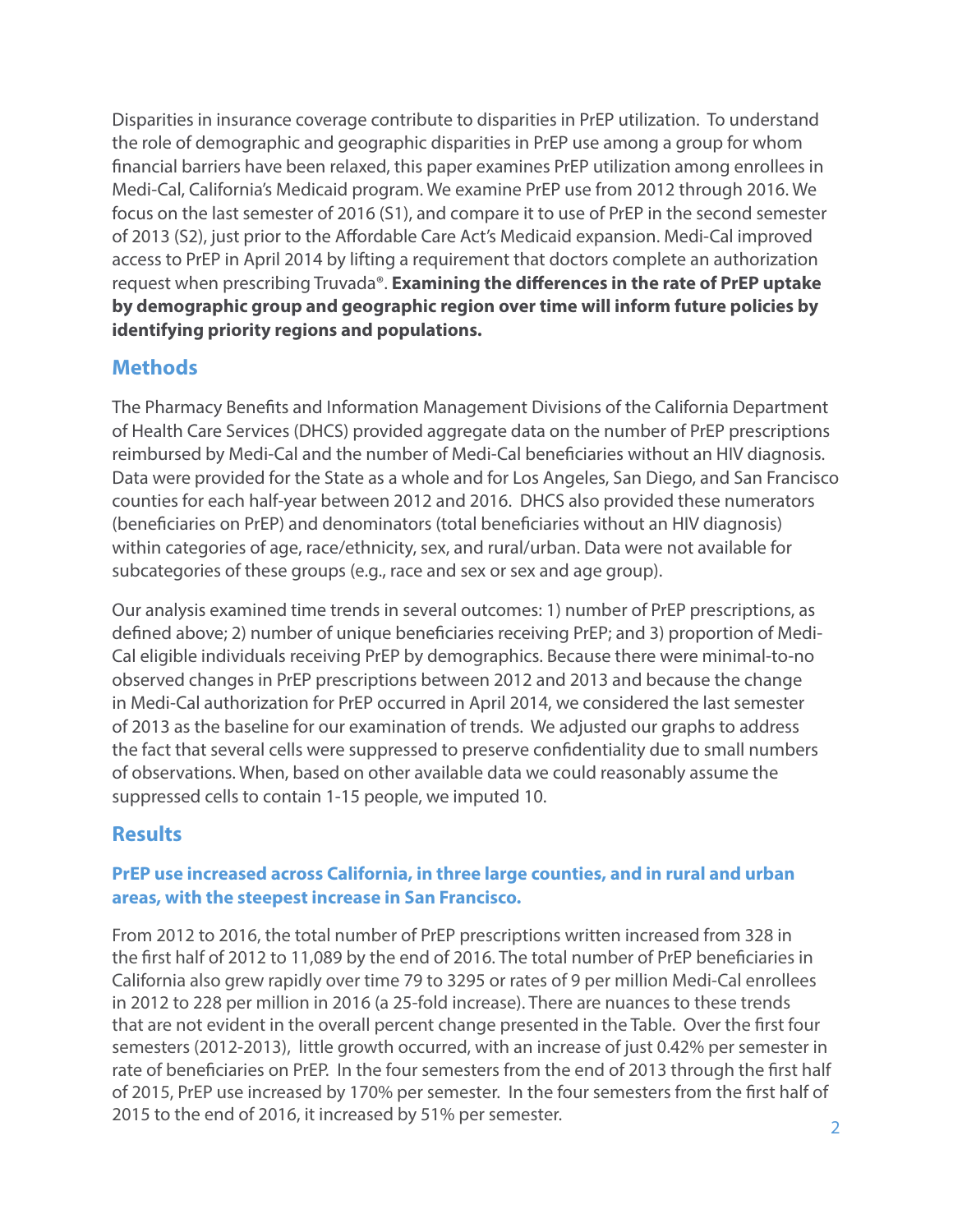**Changes in the proportion of beneficiaries (per million) on PrEP by area and demographic group, comparing the last semester of 2013 to the last semester of 2016**

|                       |               | Last<br><b>Semester</b><br>2013<br>(rate per<br>1,000,000) | Last<br><b>Semester</b><br>2016<br>(rate per<br>1,000,000) | <b>Percent</b><br><b>Change</b><br>2013-16 |
|-----------------------|---------------|------------------------------------------------------------|------------------------------------------------------------|--------------------------------------------|
| <b>Sex</b>            | Men           | 12.9                                                       | 450                                                        | +3390                                      |
|                       | Women         | 6.9                                                        | 34.8                                                       | $+404$                                     |
| <b>Race/Ethnicity</b> | Black/AA      | 14.6                                                       | 282                                                        | $+1832$                                    |
|                       | Hispanic      | 3.4                                                        | 106                                                        | $+3018$                                    |
|                       | Asian         | 25.9                                                       | 229                                                        | $+785$                                     |
|                       | White         | 16.6                                                       | 447                                                        | $+2592$                                    |
|                       | Other         | 11.7                                                       | 306                                                        | $+2515$                                    |
| <b>Age Group</b>      | $13 - 24$     |                                                            | 153                                                        |                                            |
|                       | $25 - 34$     | 13.2                                                       | 672                                                        | $+4991$                                    |
|                       | $35 - 44$     | 20.6                                                       | 474                                                        | $+2201$                                    |
|                       | $45 - 54$     | 41.5                                                       | 322                                                        | $+675$                                     |
|                       | $55 - 64$     | 70.7                                                       |                                                            |                                            |
|                       | $65+$         |                                                            |                                                            |                                            |
| Geographic<br>Àrea    | Rural         | $8.5*$                                                     | 104                                                        | $+1124$                                    |
|                       | Urban         | $17.4*$                                                    | 253                                                        | $+1354$                                    |
|                       | San Francisco | 76.6                                                       | 2487                                                       | $+3147$                                    |
|                       | Los Angeles   | 14.3                                                       | 311                                                        | $+2073$                                    |
|                       | San Diego     | $42.5***$                                                  | 443                                                        | $+2160$                                    |

\*Starting from first semester of 2014 due to suppressed data in last semester of 2013.

\*\* Starting from second semester of 2014 due to suppressed data in earlier semesters.

Los Angeles, San Francisco, and San Diego Counties all saw large increases in their numbers of PrEP beneficiaries. *Note: Unless otherwise noted, these and future numbers compare the second semester of 2013 to the second semester of 2016.* In Los Angeles County, the number of PrEP beneficiaries increased from 33 to 1246, from a rate of 13 per million in 2013 to 311 per million Medi-Cal enrollees in 2016. The number of PrEP beneficiaries in San Francisco County averaged below 10 per semester in 2012-13 and rose to 548, going from a rate of approximately 77 to 2487 per million Medi-Cal enrollees over the same period. San Diego County averaged below 10 PrEP beneficiaries per semester from 2012 to mid-2014. Its rate then increased from 43.5 per million Medi-Cal enrollees in the second half of 2014 to 443 per million enrollees in 2016. Increases were also observed in the number and proportion of beneficiaries on PrEP in both rural (8.5 to 104 per million) and urban (17.4 to 250 per million) areas of CA from the first half of 2014 to the end of 2016.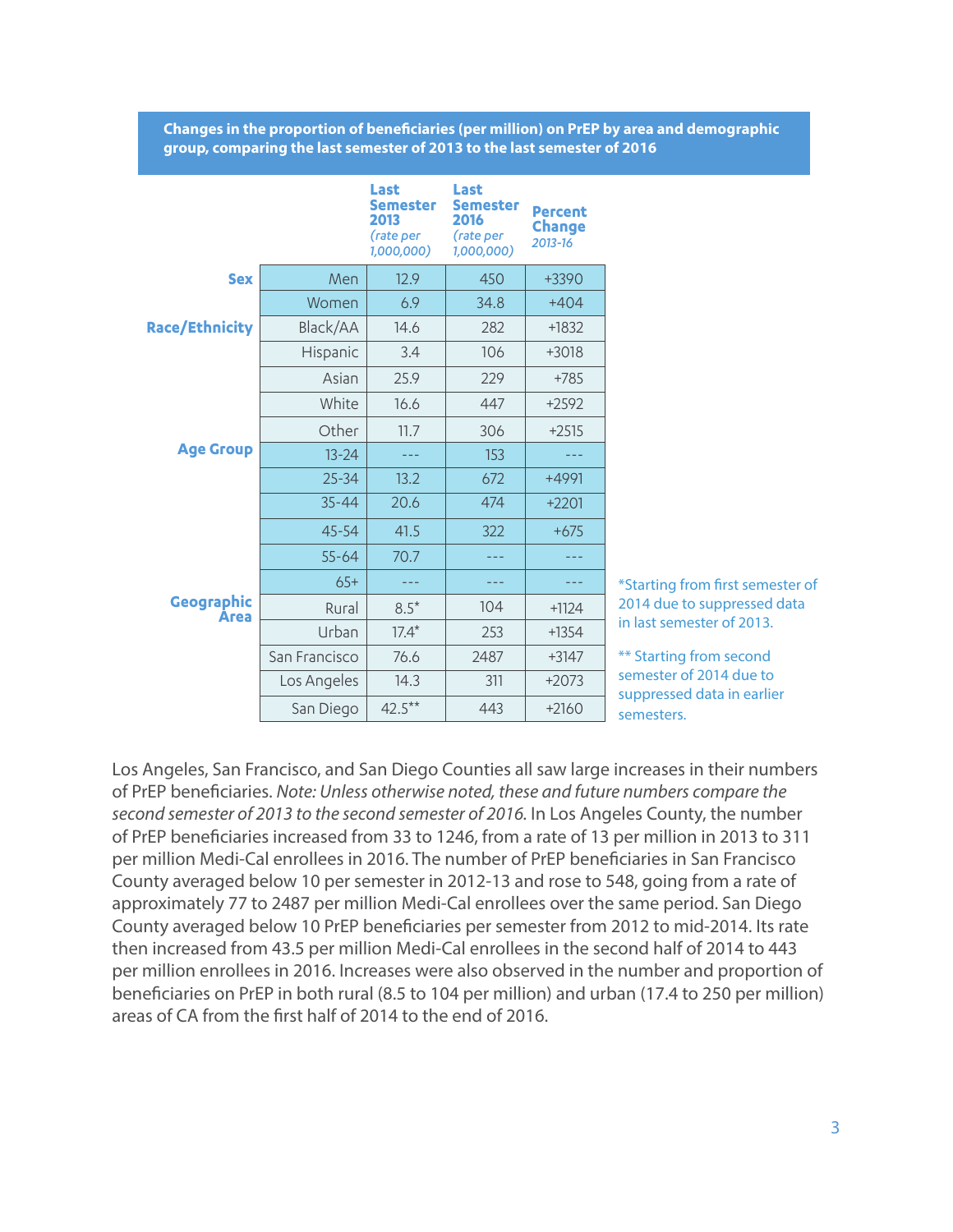

**Number of PrEP Beneficiaries among Medi-Cal Enrollees County, 2012-2016**

**\*AB 2640 requires high-risk individuals tested for HIV to receive PrEP information**

**Frequency of PrEP Beneficiaries among Medi-Cal Enrollees by County, 2012-2016**

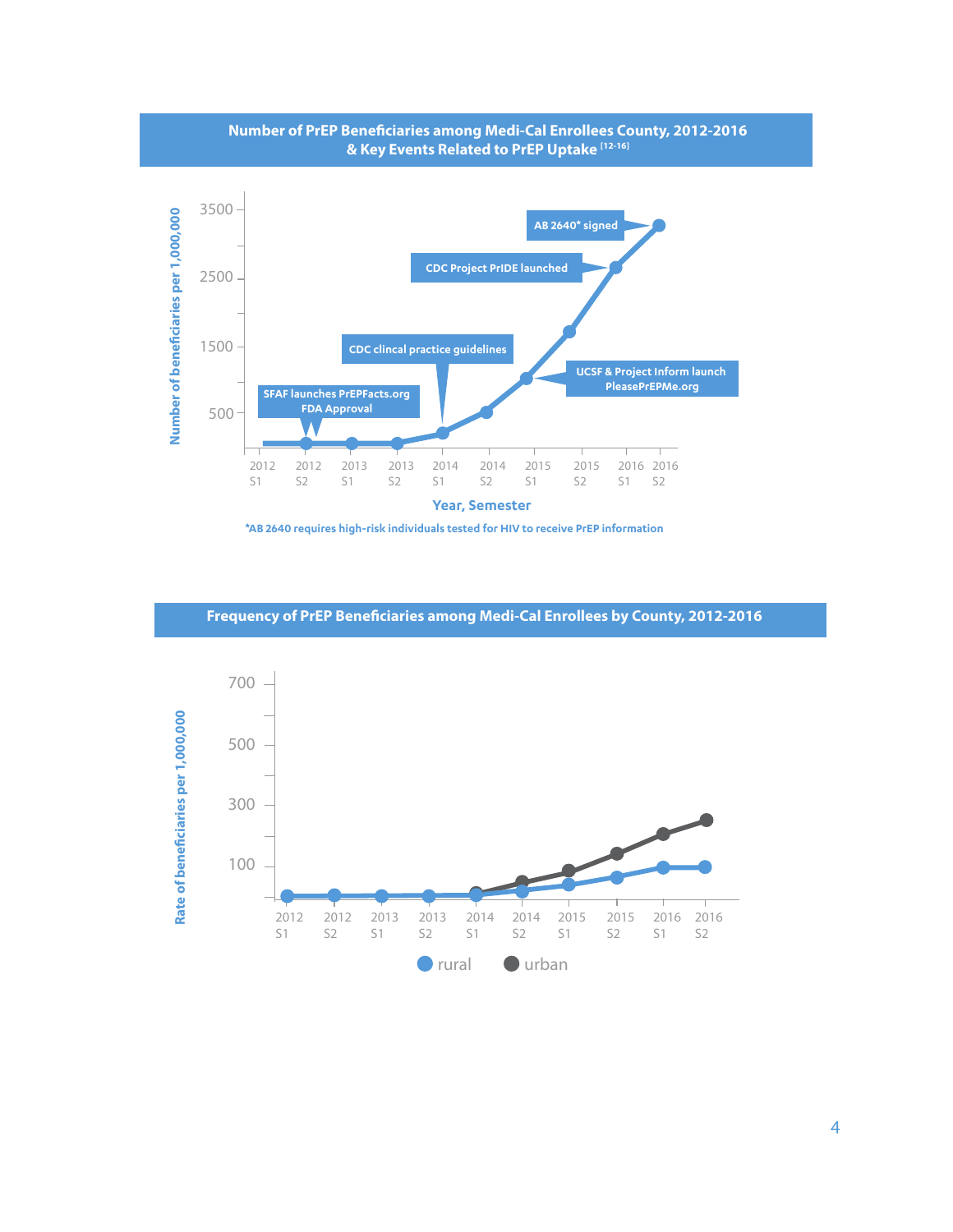

*Rates of PrEP Uptake Increased over Time for all Gender, Race/Ethnicity, and Age Groups* **Sharp rise in men. Slow and leveling rise in women.**

While data reveal PrEP use increased for both male and female Medi-Cal beneficiaries, we see a greater increase among males. Their rate increased from 12.9 per million in 2013 to 450 per million in 2016 (34 times). In contrast, PrEP use by females increased just four times, from a rate of 6.9 per million in 2013 to 34.8 per million by the end of 2016.

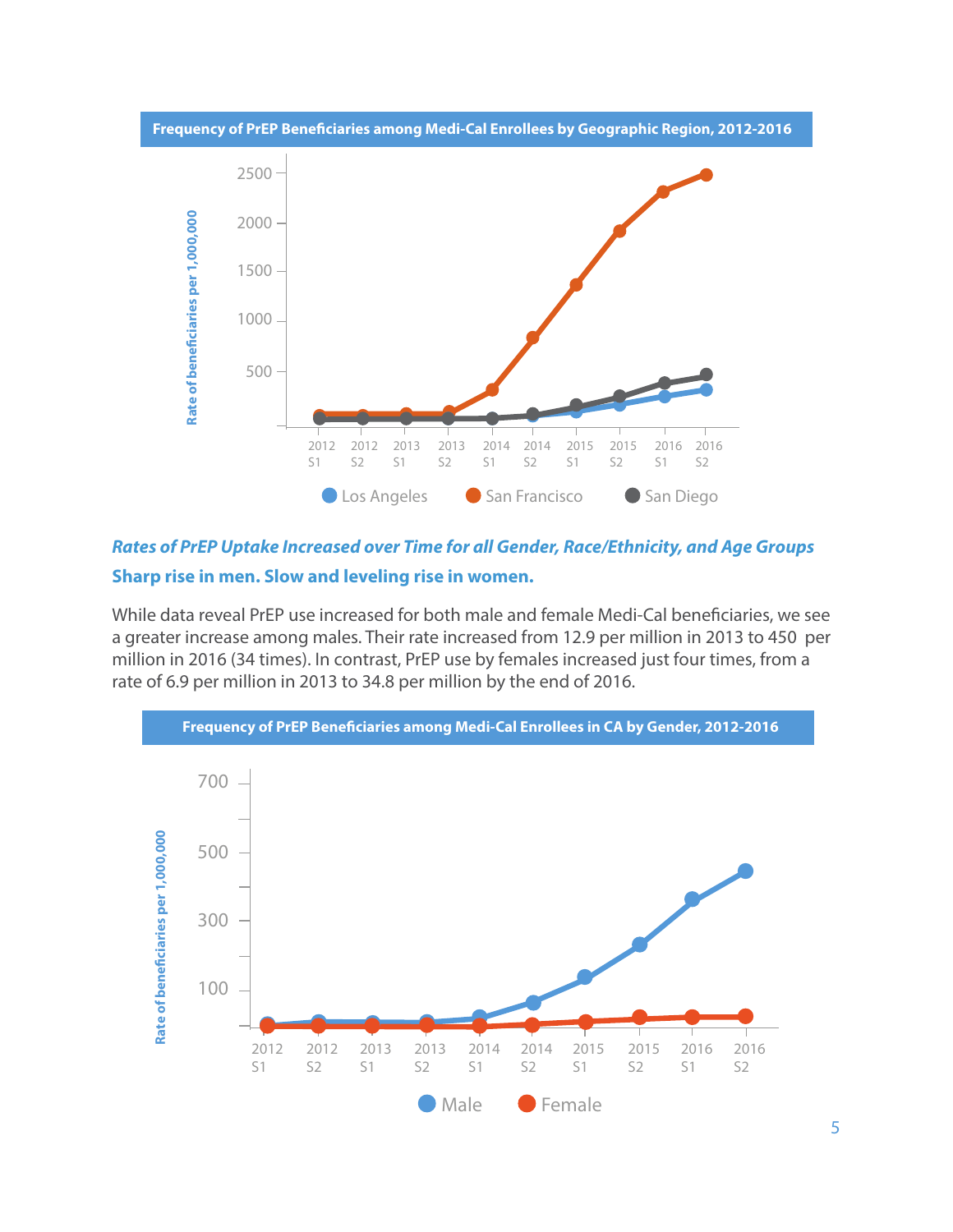



### **Sharp increases across most race/ethnic groups. Sharpest and highest overall uptake in Whites and Others. Lowest overall uptake in Hispanics, despite steep rise.**

Although Asians begin 2013 with higher rates of uptake, subsequently, White PrEP beneficiaries experienced the highest rates of uptake, as well as a tremendous increase from 16.6 to 447 PrEP beneficiaries per million -- and an increase of 26 times. Those of other race/ ethnicities and Blacks begin to outpace Asians in the second half of 2014, with the next highest rates of uptake over the time period (with 306 and 282 per million, respectively, on PrEP at the end of 2016). Although Hispanics post the largest percentage increase comparing 2013 to 2016 (30 times), their overall level of uptake in 2016 is less than half that of any other group.

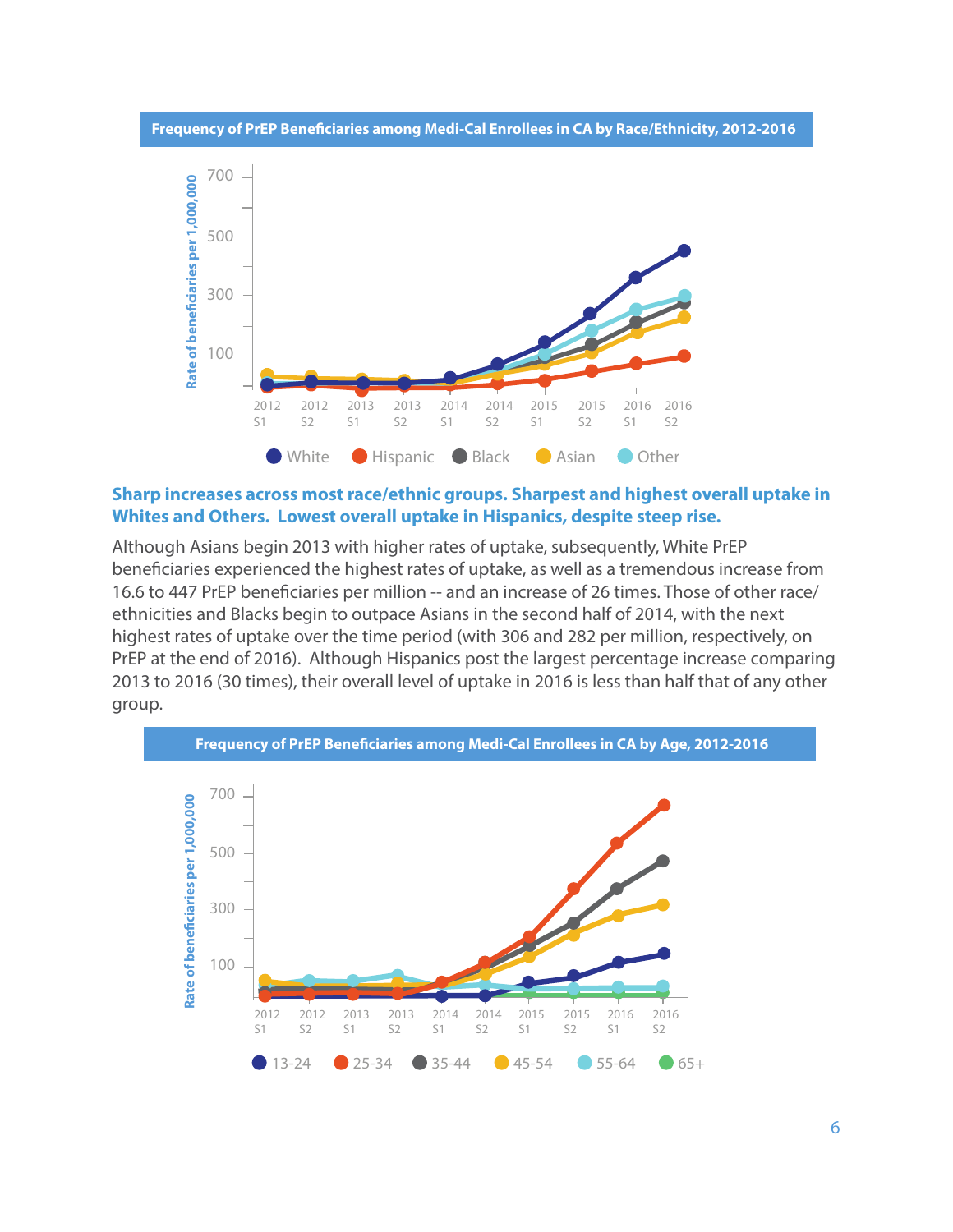## **Fastest rise in 25-34 and 35-44 year-olds. Slowest rise in the youngest and oldest age groups.**

By age, the largest rate of increase of PrEP use occurred among Medi-Cal beneficiaries aged 25-34 years. This age group increased from a rate of 13.2 per million in 2013 to 670 per million in 2016 (50 times). Although data for beneficiaries aged 13-24 were suppressed from 2012-2014, we observed a rate increase from 40 per million in the first half of 2015 to 153 per million by the last half of 2016. PrEP beneficiaries in the 35-44 age group increased from a rate of 20.6 to 474 per million between 2013 and 2016, while PrEP beneficiaries ages 45- 54 increased from a rate of 41.5 to 322 per million. The small numbers of PrEP beneficiaries among those ages 65 and over led to data suppression for all years for this group and also for suppression of data among those age 55-64 after 2014.

## **Summary and Implications**

Several major conclusions can be drawn from these findings. **PrEP uptake has increased dramatically throughout the State of California and across most demographic groups, except those ages 65 and older and women, whose rates of uptake rose and then leveled from the second half of 2015 on.** Overall, however, the overall upward trend appears to be continuing. **The data also reveal several other areas of concern, namely in terms of disparities in rates of uptake.**

**Disparities are observed for Blacks and Hispanics versus other groups.** Although we do not know what proportion of each ethnic group is at risk for HIV, if rates of HIV in Medi-Cal beneficiaries are similar to that observed in the general population, it is of concern that the rates of PrEP uptake for Hispanics and Blacks are consistently lower than observed for Whites. Rates of newly diagnosed HIV cases in Blacks/African Americans are 4.1 times that of Whites in California. Furthermore, while HIV rates for Hispanics in the state are 1.5 times those of Whites, their rates of PrEP uptake in 2016 are just 24% of Whites.<sup>[3]</sup> The racial/ethnic disparities in PrEP uptake observed here are largely consistent with data found from studies of MSM.<sup>[6]</sup>

**We also note age disparities with rates of uptake that are much lower for the youngest age group, 13-24, than for those ages 25-34 or 35-44 years.** Overall HIV rates in CA for 2015 are highest among those age 20 to 24 (29.3 per 100,000) and 25 to 29 (34.7 per 100,000).<sup>[3]</sup> Given the high incident rates observed in young MSM, especially young Black and Hispanic MSM,[8] the uptake rates in younger Medi-Cal enrollees warrant more attention and improvement.

We acknowledge limitations related to these data. These data lack information on behavioral risk groups, sexual orientation, and gender identity. Hence, the numbers of MSM, transgender women and men and people with PrEP indications are not available. In 2015, the CA Prevention Training Center (CAPTC) estimated the number of MSM who have an indication for PrEP by local health jurisdiction. Leading the local jurisdictions is Los Angeles, with over 31,222 MSM that can benefit from PrEP. Following Los Angeles is San Diego with over 10,326 MSM and San Francisco with nearly 7,655 MSM who have an indication for PrEP. **If we were to assume that all PrEP prescriptions to male Medi-Cal patients in the last semester of 2016 were purchased for MSM, these men would comprise a small percentage of the**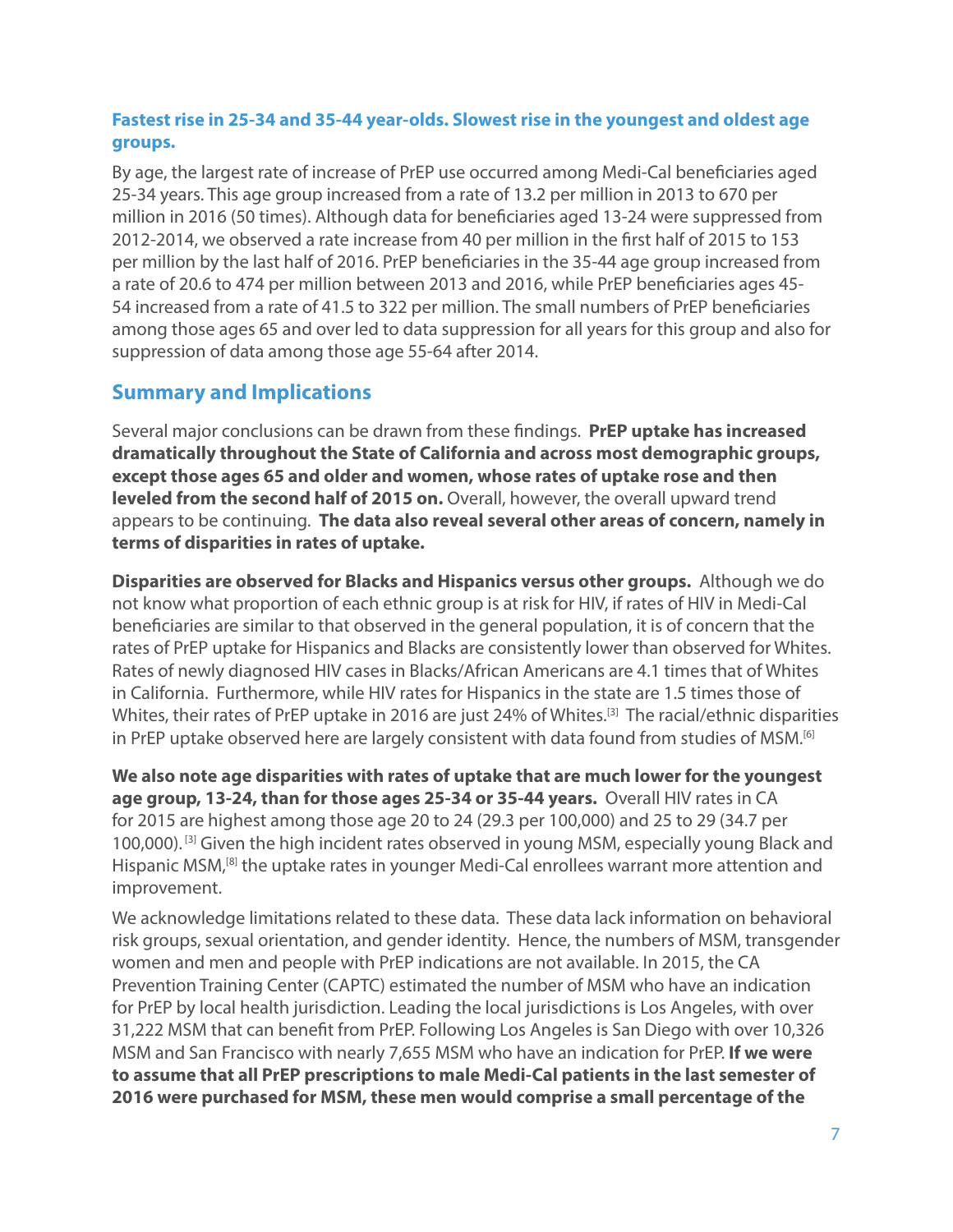### **estimated numbers of MSM who could benefit from PrEP – just 3.8%, 3.3%, and 7.7%, for LA, SD, and SF Counties, respectively.**

We also note that the Medi-Cal population not only expanded over the 2014-2016 period, but its composition also changed. For example, the number of male beneficiaries increased by 61%, from 4.2 to 6.7 million from the second half of 2013 to the last half of 2016. For females, it increased from 5.2 to 7.7 million or 49%. Prior to Medicaid expansion, the primary reason for Medi-Cal coverage of men was disability. Subsequently, men were eligible if they met the income thresholds, regardless of disability. **By increasing the numbers of men and people without disabilities on Medi-Cal, it is likely that Medicaid expansion increased the proportion of Medi-Cal enrollees at increased risk for HIV**. However, we do not know the size of the Medi-Cal population with indicators for PrEP.

Despite these limitations, Medi-Cal data provide a rich resource for examining PrEP uptake particularly among vulnerable populations that might most benefit from public health policy interventions to support uptake. For example, the shift in policy that dropped the prior authorization requirement for Medi-Cal beneficiaries in early 2014 clearly contributed to the growth over time observed here. Increased HIV risk is associated with poverty through multiple pathways – heightening the need for efforts to examine use of new interventions among recipients of public benefits.

**In this first look at these Medi-Cal data, we found evidence of PrEP disparities affecting Blacks, Hispanics, women, and people between the ages of 13-24. We also found disparities comparing Los Angeles and San Diego Counties to San Francisco County.** Furthermore, despite large increases in PrEP uptake over time, the findings point to a large potential gap between Medi-Cal beneficiaries who have accessed PrEP and those with indications for this preventive measure. Given that these findings are limited to Medi-Cal beneficiaries, the comparison groups are comparable in their health insurance coverage and, to some extent, their income. Hence, other factors such as access to PrEP, HIV risk perception, PrEP-related stigmas, competing priorities, level of patient and provider PrEP knowledge, willingness and motivation to prescribe PrEP among providers, medical mistrust among patients, and utilization of primary care services, likely play a role in the disparities observed.

### **FUNDERS**

This study was conducted by the Southern California HIV/AIDS Policy Research Center, through a generous grant from the University of California HIV/AIDS Research Program (Grant Number RP15-LA-007).

### **ACKNOWLEDGMENTS**

This study was conducted by the Southern California HIV/AIDS Policy Research Center, through a grant from the University of California HIV/ AIDS Research Program (RP15-LA-007) and by the UCLA Center for HIV Identification, Prevention and Treatment Services through a grant from the National Institutes of Health (MH058107). The content is solely the responsibility of the authors and does not necessarily represent the official views of the funders. We express our gratitude to our colleagues at the California Department of Health Care Services, including Michael Wofford, Susannah Cohen, and Jennifer Carney for providing aggregate data.

### **ABOUT THE CALIFORNIA HIV/AIDS RESEARCH PROGRAM**

**The California HIV/AIDS Research Program** fosters outstanding and innovative research that responds to the needs of all people of California, especially those who are often under served, by accelerating progress in prevention, education, care, treatment, and a cure for HIV/AIDS. The California HIV/AIDS Research Program supports two Collaborative HIV/AIDS Policy Research Centers, for research and policy analysis that addresses critical issues related to HIV/AIDS care and prevention in California. These centers include the University of California, Los Angeles; APLA Health; Los Angeles LGBT Center; University of California, San Francisco; San Francisco AIDS Foundation; and Project Inform.

### **CITATION**

Harawa N, McBride S, Leibowitz A, Pulsipher C, Holloway I. Examining PrEP Uptake among Medi-Cal Beneficiaries in California: Differences by Age, Gender, Race/Ethnicity and Geographic Region. California HIV/AIDS Policy Research Centers. February 2018. [www.chprc.org.](http://www.chprc.org)